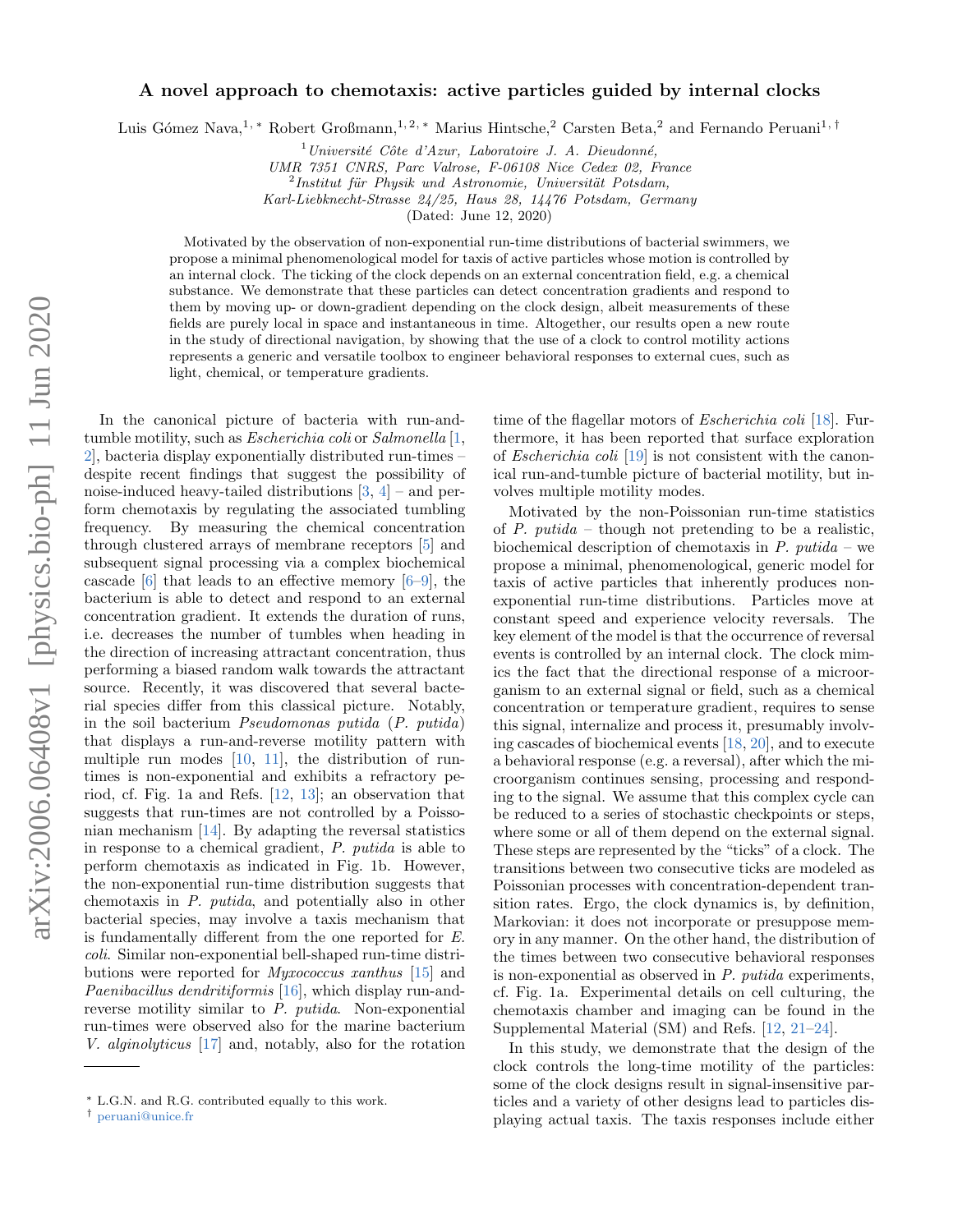up-gradient or down-gradient biased motion. In short, we show how a clock can be used to guide active particles subjected to external stimuli, and to obtain nonexponential run-time distributions.

Model. – We consider active particles that move at constant speed  $v_0$  in a one-dimensional system of size L with reflecting boundary conditions. Particles are exposed to a temporally constant external field  $c(x)$ . The equation of motion of one of these particles is given by

$$
\frac{dx(t)}{dt} = v(t) = v_0 s(t),\tag{1}
$$

where  $x(t)$  denotes the position of the particle and  $s(t) \in$  $\{-1, 1\}$  indicates its direction of motion. The variable  $s(t)$  undergoes stochastic transitions such that  $s(t) \rightarrow$  $-s(t)$ . These reversal events are controlled by a stochastic M-tick clock. A reversal occurs every time the clock completes a full cycle, i.e. in the transition from M to 1, as illustrated in Fig. [2.](#page-1-1) Thus, the state of a particle is characterized by its position  $x(t)$ , its orientation  $s(t)$  as well as the internal state (or tick) of the clock  $n \in \{1, 2, ..., M\}.$ 

Clock dynamics. – The transition between tick  $n$  to  $n + 1$  is modeled by a Poisson process with a concentration dependent transition rate  $\gamma_n(x) = f_n[c(x)]$ , where the function  $f_n[c]$  denotes the dependence of the *n*-th rate on the external field  $c(x)$ . For simplicity, we will henceforth denote the rates as functions of  $x$ , keeping in mind, however, that the dependence arises via the gradient in  $c(x)$ . If all transition rates are independent of the external field  $c(x)$  and equal, i.e.,  $\gamma_n = \beta$  with a positive constant  $\beta$ , the spatially homogeneous case studied in [\[25\]](#page-5-20) is recovered. It is important to notice that the model can be easily formulated in two dimensions as explained in the SM, however, we focus on the oneup emphats or town-gradient based mutual. In since the subjects of the subjects of a corerelation of the subscript of the subjects of the subjects of the subjects of the subjects of the subjects of the subjects of the sub



<span id="page-1-0"></span>FIG. 1. Run-time distribution and chemotactic response of P. putida. Left: probability distribution function (PDF)  $\phi$ of run times. Right: cumulative distribution function (CDF) of run-times discriminating between up-gradient  $(\Phi_u)$  and down-gradient  $(\Phi_d)$  runs. The purple-dashed and black-solid curves in the left panel correspond to fittings with an exponential and a  $\gamma$ -distribution, respectively. A  $\chi^2$ -test indicates that an exponential distribution is rejected at significance level 0.05. The insets show that the same qualitative behavior is obtained in simulations with a clock model as introduced in the main text. Parameters:  $M = 2$ ,  $\gamma_1 = 5 \,\mathrm{s}^{-1}$ ,  $\gamma_2(x) = [0.75(x/L) + 0.1]^{-1} \mathrm{s}^{-1}$ ,  $L = 750 \,\mu \mathrm{m}$  and



<span id="page-1-1"></span>FIG. 2. Illustration of the internal clock dynamics (left panel) and the resulting particle motion (right panel). The transition rates  $\gamma_n(x) = f_n[c(x)]$  may be concentration dependent. A particle reverses its direction of motion, i.e.,  $s(t) \rightarrow -s(t)$ , after a full clock cycle has been completed as indicated by a red square on the clock. A segment of a space-time trajectory is represented by a gray line in the right panel. Additionally, the internal dynamics is overlaid at those instances in time in which clock ticks occur.

dimensional scenario for simplicity and without loss of generality here. Let  $P_n(t)$  denote the probability to find the clock in state  $n$  at time  $t$ . The temporal evolution of  $P_n(t)$  can be expressed via the Master equation [\[26\]](#page-6-0)

$$
\frac{dP_1(t)}{dt} = -\gamma_1(x(t))P_1(t) + \gamma_M(x(t))P_M(t) \tag{2a}
$$

$$
\frac{dP_n(t)}{dt} = -\gamma_n(x(t))P_n(t) + \gamma_{n-1}(x(t))P_{n-1}(t) \quad (2b)
$$

with  $n \in \{2, 3, ..., M\}$ . Notice that this is a closed chain of states.

Run-time distribution. – To compute the run-time distribution, we solve for the first passage time of a directed walk from state 1 to state  $M$  within the clock. Let us consider a particle that moves in direction  $s_0$  at time  $t_0$ and is in state 1. We follow its dynamics in space given by  $x(t)=x_0+s_0v_0(t-t_0)$  and stop it when it leaves state M. We can obtain the probabilities  $P_n(t)$  by recursion:

<span id="page-1-3"></span>
$$
P_1(t) = e^{-\int_{t_0}^t dt' \gamma_1(x(t'))},\tag{3a}
$$

$$
P_n(t) = \int_{t_0}^t dt'' \gamma_{n-1}(x(t'')) P_{n-1}(t'') e^{-\int_{t''}^t dt' \gamma_n(x(t'))}.
$$
 (3b)

The run-time distribution is given by  $\phi(t|x_0, s_0)$  =  $\gamma_M(x(t))P_M(t)$ ; an example of  $\phi$  for a  $M = 2$  clock is shown in Fig. [1.](#page-1-0)

Spatio-temporal dynamics. – Since we are dealing with a genuine Markov process, the exact, full spatio-temporal dynamics of the problem can be described in terms of a Master equation for the probability density  $P_n^{\pm}(x,t)$  to find a particle in position  $x$  at time  $t$  oriented along the direction  $s=\pm 1$  with the internal state *n*:

<span id="page-1-2"></span>
$$
\left[\partial_t \pm v_0 \partial_x + \gamma_n(x)\right] P_n^{\pm}(x,t) = \begin{cases} \gamma_M(x) P_M^{\mp}(x,t), & n = 1, \\ \gamma_{n-1}(x) P_{n-1}^{\pm}(x,t), & n \ge 2. \end{cases}
$$
\n(4)

This is a system of 2M coupled linear partial differential equations. Notice that the dynamics of  $P_1^{\pm}(x,t)$  is special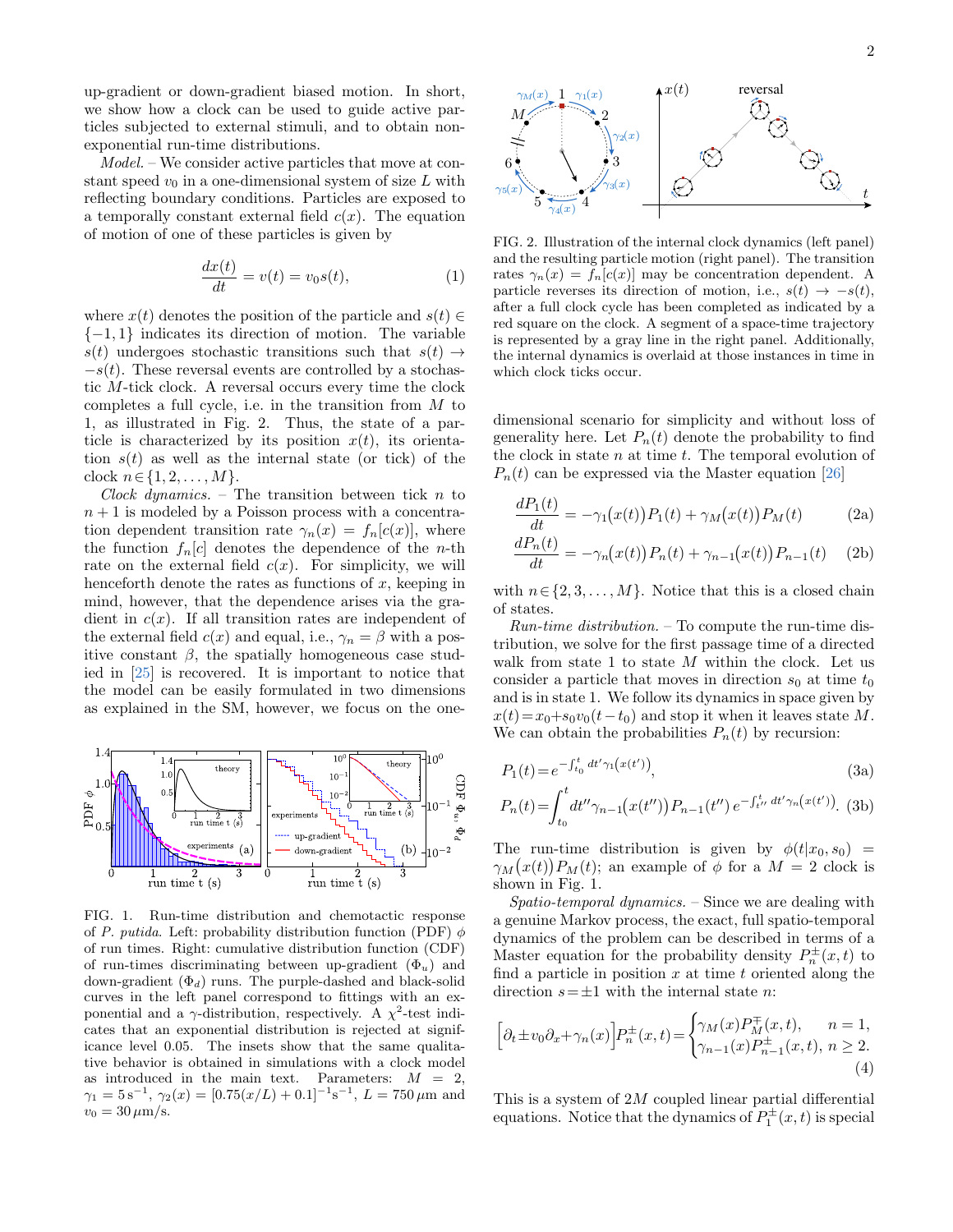since it contains the dynamics of reversals. Eq. [\(4\)](#page-1-2) can be expressed in a concise matrix form for the vector

$$
\mathbf{P}(x,t) = (P_1^+(x,t), P_1^-(x,t), \dots, P_M^+(x,t), P_M^-(x,t))^T
$$

as follows:

$$
\partial_t \mathbf{P}(x,t) = \mathcal{C} \cdot \partial_x \mathbf{P}(x,t) + \mathcal{L}(x) \cdot \mathbf{P}(x,t), \qquad (5)
$$

where the matrix  $\mathcal{C}$ , which encodes the motility of particles, is diagonal with the coefficients  $\mathcal{C}_{ij}$  =  $(-1)^j v_0 \delta_{ij}$  and  $\mathcal{L}(x)$  contains the transition rates of the clock dynamics as well as the reversals. The the clock dynamics as well as the reversals. time-dependent solution may be written as  $P(x, t) =$  $\exp [(t-t_0) \mathcal{M}(x)] \mathbf{P}(x,t_0)$ , where we introduced the operator  $\mathcal{M}(x) = \mathcal{C}\partial_x + \mathcal{L}(x)$  on the right hand side and  $\mathbf{P}(x, t_0)$  abbreviates the initial condition [\[27\]](#page-6-1).

Clock design  $\mathcal{C}$  taxis response. – If there is an observable taxis response, the density  $\rho(x,t)$  =  $\sum_{n=1}^{M} [P_n^+(x,t) + P_n^-(x,t)]$  to find a particle at position x should be spatially modulated in the long time limit, i.e.,  $\rho(x) = \lim_{t\to\infty} \rho(x,t)$  should not be constant. We exploit the fact that the time-independent solution of the Master equation  $(4)$  is unique  $[28]$ . In this way, we can easily verify whether a non-constant  $\rho(x)$  should be expected for a given clock design.

We classify clock designs into two categories, homogeneous and inhomogeneous clocks, addressed separately in the following.

(1) Homogeneous clocks: We call a clock homogeneous if all transition rates  $\gamma_n(x)$  are identical functions of the concentration:  $\gamma_n(x) = f[c(x)]$  for  $n = 1, 2, ..., M$  with an arbitrary function  $f[c]$ . We start by considering a special case of great relevance: a clock model with only one tick  $(M = 1)$ . In this particular case, the Master equation reduces to

$$
(\partial_t \pm v_0 \partial_x) P_1^{\pm}(x,t) = \gamma_1(x) \Big[ P_1^{\mp}(x,t) - P_1^{\pm}(x,t) \Big].
$$
 (6)

Even though the transition rate  $\gamma_1$  depends on  $c(x)$ , the stationary solution is spatially independent:  $P_1^{\pm}(x) =$  $(2L)^{-1}$ . In short, a particle moving at constant speed is unable to detect a chemical gradient if the reversal process is controlled by a Poisson process  $(M = 1)$  with a concentration dependent transition rate. Surprisingly, a homogeneous stationary solution,  $P_n^{\pm}(x) = (2ML)^{-1}$ , is also obtained for all homogeneous clocks with  $M > 1$ , despite the run-time distributions are  $\gamma$ -shaped. We stress that homogeneous clocks will, however, lead to a measurable run-time bias at the single particle level, i.e. runtimes up-gradient differ compared to their down-gradient counterparts, cf. the inset in Fig. [3a](#page-3-0) and Eq. [\(3\)](#page-1-3). Nevertheless, there is no accumulation at concentration maxima nor minima. In short, homogeneous clocks with multiple ticks do not induce a long-time taxis response as illustrated in Fig. [3a](#page-3-0),d. We thus conclude that the measurement of stationary concentration profiles is an indispensable piece of information, whereas the observation of a run-time bias in the individual trajectories provides only insufficient insight into the long-time chemotaxis performance.

<span id="page-2-1"></span>(2) Inhomogeneous clocks: If at least two transition rates are different from one another, the stationary state is not spatially homogeneous and nontrivial stationary profiles of  $\rho(x)$  can develop (see Fig. [3b](#page-3-0),c,e, and f). For arbitrary spatial dependencies of the transition rates  $\gamma_n(x)$ , we cannot find the exact stationary solution of Eq. [\(4\)](#page-1-2) analytically, but various approximation methods can be applied.

In Ref. [\[29\]](#page-6-3), a drift-diffusion approximation of the Fokker-Planck type [\[26\]](#page-6-0)

<span id="page-2-0"></span>
$$
\partial_t \rho(x,t) \simeq -\partial_x \Big[ f(x)\rho(x,t) \Big] + \partial_x^2 \Big[ D(x)\rho(x,t) \Big] \tag{7}
$$

for the long-time dynamics of the density  $\rho(x, t)$  was proposed in a related context, derived under the assumption that the mean distance traversed by a particle in between two reversals is shorter than the characteristic length scales at which the chemical gradient varies. The approximation scheme is based on a slow mode reduction of the full Master equation [Eqs. [\(4\)](#page-1-2)]: as the particle density  $\rho(x, t)$  is a conserved quantity, its dynamics is slow, thus enabling the systematic adiabatic elimination of fast degrees of freedom. In this way, drift  $f(x)$  and diffusion  $D(x)$  can be analytically obtained for any clock motif [\[29\]](#page-6-3). This approximation allows the prediction of the density profile  $\rho(x)$  in the long-time limit based on the stationary solution of Eq. [\(7\)](#page-2-0).

In this work, we present a perturbative approach that enables us to predict the stationary solution for the vector  $P(x)$  including all of its components beyond the scalar, stationary density  $\rho(x)$ . In Figs. [3](#page-3-0) and [4,](#page-4-0) we compare particle-based simulations with the perturbative solution whose derivation is sketched below (see SM for additional technical details). The central idea of the perturbation theory is that the transition rates are only weakly modulated in space allowing us to split the matrix  $\mathcal{L}(x)$  into a constant and a spatially dependent part,  $\mathcal{L}(x) = \mathcal{L}_0 + \varepsilon \mathcal{L}_\Delta(x)$ , where the second matrix is defined in such a way that  $\int_0^L dx \mathcal{L}_\Delta(x) = 0$ . Now, we assume that  $\varepsilon$ is a small parameter allowing to expand the stationary solution as a power series:  $\mathbf{P}(x) = \sum_{n=0}^{\infty} \mathbf{P}_{\mu}(x) \varepsilon^{\mu}$ . In-serting this ansatz into Eq. [\(5\)](#page-2-1) and collecting orders in  $\varepsilon$ yields a systematic way to construct the stationary solution. This approach allows us to demonstrate  $(i)$  that active particles controlled by inhomogeneous clocks display a taxis response and  $(ii)$  how the clock design determines the type of response. Figures [3b](#page-3-0) and [3c](#page-3-0) show the emerging density profiles for particles with  $M = 2$ clocks subjected to the same external field, where the transition rates are  $\gamma_1 = \alpha(x)$  and  $\gamma_2 = \beta$  in Fig. [3b](#page-3-0), while  $\gamma_1 = \beta$  and  $\gamma_2 = \alpha(x)$  in Fig. [3c](#page-3-0). The important observation here is that  $\rho(x)$  increases monotonically for the former clock and decreases for the latter one as one moves in up-gradient direction with respect to  $c(x)$ ; notably, the average tumbling frequency increases in both cases in the up-gradient direction. In Fig. [3e](#page-3-0) and [3f](#page-3-0), a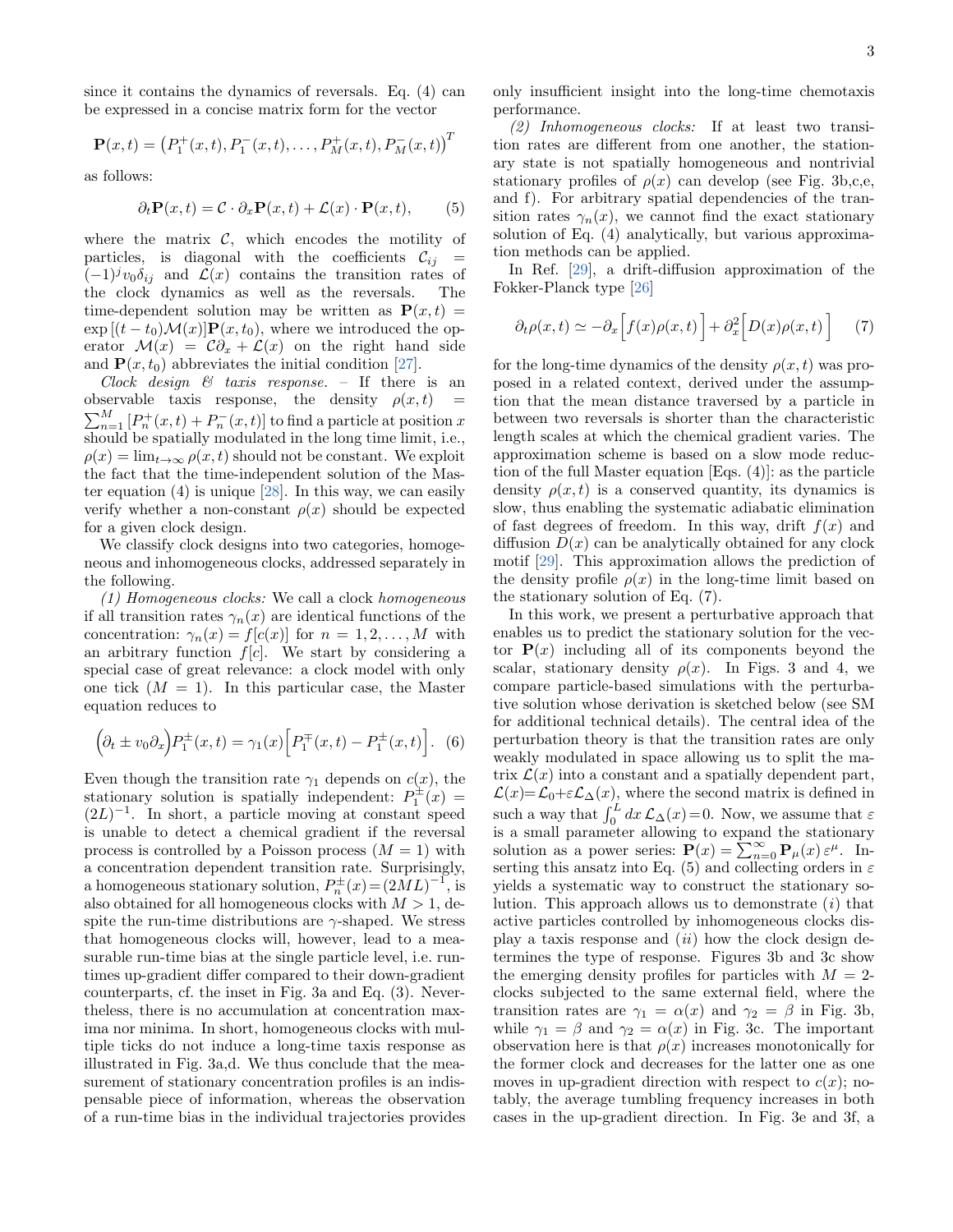

<span id="page-3-0"></span>FIG. 3. Stationary distributions  $\rho(x)$  for two homogeneous, (a) and (d), and four inhomogeneous clocks, (b),(c), (e) and (f), with  $M = 2$  and  $M = 5$  internal states. Points represent particle-based simulations and lines show the density profiles as predicted by the perturbation theory. The external field  $c(x)$ , common for all cases shown, is displayed as an inset in panel (d). If all rates are equal (homogeneous clocks), a uniform density profile develops – particles are thus unable to respond to the chemical gradient [panels  $(a)$  and  $(d)$ ]. However, there can be a run-time bias, calculated from Eq.  $(3)$  as indicated in the inset of panel (a). A nonuniform density profile is observed if the symmetry of the internal dynamics is broken. The probability to find a particle is proportional to the modulation of the first transition rate  $\alpha(x)$  [panels (b) and (e)]. By inverting the design of the clock [panels  $(c)$  and  $(f)$ ], the gradient in the resulting density profile switches sign with respect to the former case. For all cases, the run-time distribution  $\phi(t)$  (shown in each panel as an inset using the same bin width of  $\Delta t = 0.7$ ) is bell-shaped when there is more than  $M = 1$  internal state. Note that the shape of the run-time distribution as well as the steepness of the density gradient depend on the design of the clock. Parameters in arbitrary units:  $\alpha(x) = c(x)$ ,  $c(x) = 0.75 + 0.5x$ ,  $\beta = 1$ ,  $v_0 = 0.01, L = 1$ . For particle-based simulations,  $N = 10^4$  particles were simultaneously tracked using a stochastic Euler scheme [\[26\]](#page-6-0) with  $\Delta t = 10^{-3}$  and density distributions were averaged over time neglecting initial transients.

similar scenario is shown for an  $M = 5$ -clock for comparison. While the qualitative trends remain the same, the gradient in the nonuniform density profiles becomes steeper in the  $M = 5$ -case.

In Fig. [4,](#page-4-0) a detailed comparison of individual-based simulations and the perturbation theory is shown for two clocks with two ticks  $(M = 2)$ , confirming that the presented perturbative approach can indeed predict not only the overall density profile  $\rho(x)$  but also the individual probability densities  $P_i^{\pm}(x)$  to find a particle in state i at position  $x$  moving up- or down-gradient, respectively, in the stationary state.

*Efficiency of taxis response.*  $-$  To quantify the efficiency of the taxis response of particles whose reorientation is controlled by clocks, we measure the emerging particle current that arises once a chemical gradient is instantaneously switched on at  $t = 0$ , given an initially flat density distribution in a homogeneous environment for  $t \leq 0$ . We focus on the role of the number of ticks  $M$  for clocks where  $\gamma_1(x) = \alpha(x)$ , while all  $\gamma_n = \beta$  with  $n > 1$  are constant and identical. In order to make cases with different numbers of ticks comparable, we fix the mean

time  $\lambda^{-1}$  spent by the clock between ticks 2 and M by setting  $\gamma_n = \beta = \lambda(M-1)$ , where  $\lambda$  is a constant. In this way, clocks with larger M correspond to more accurate clocks in the sense that the standard deviation of the time between ticks 2 and M divided by its mean value scales as  $1/\sqrt{M-1}$ . Applying Eq. [\(7\)](#page-2-0) to an initially homogeneous density distribution  $(\rho(x, t = 0) = \rho_0)$ , we derive the initial current

$$
j_M(x, t = 0) = \rho_0 \left[ f(x) - \partial_x D(x) \right], \tag{8a}
$$

<span id="page-3-1"></span>
$$
= \rho_0(M-1) \cdot \frac{v_0^2}{2} \cdot \frac{2\beta + (M-2)\alpha(x)}{\alpha(x)[\beta + (M-1)\alpha]^2} \cdot \frac{d\alpha(x)}{dx},
$$
 (8b)

where the first line is the general expression and the second line follows for the particular clock model under consideration, derived by application of the drift-diffusion approximation proposed in [\[29\]](#page-6-3). We obtain  $j_1 = 0$  for clocks with only one tick. Fig. [5](#page-4-1) shows that the ratio  $\varepsilon_j = j_M/j_\infty$  increases above zero only for  $M > 1$  – an observation that confirms that at least two ticks are required to obtain a non-trivial response to the external field. Furthermore, we find that the taxis efficiency in-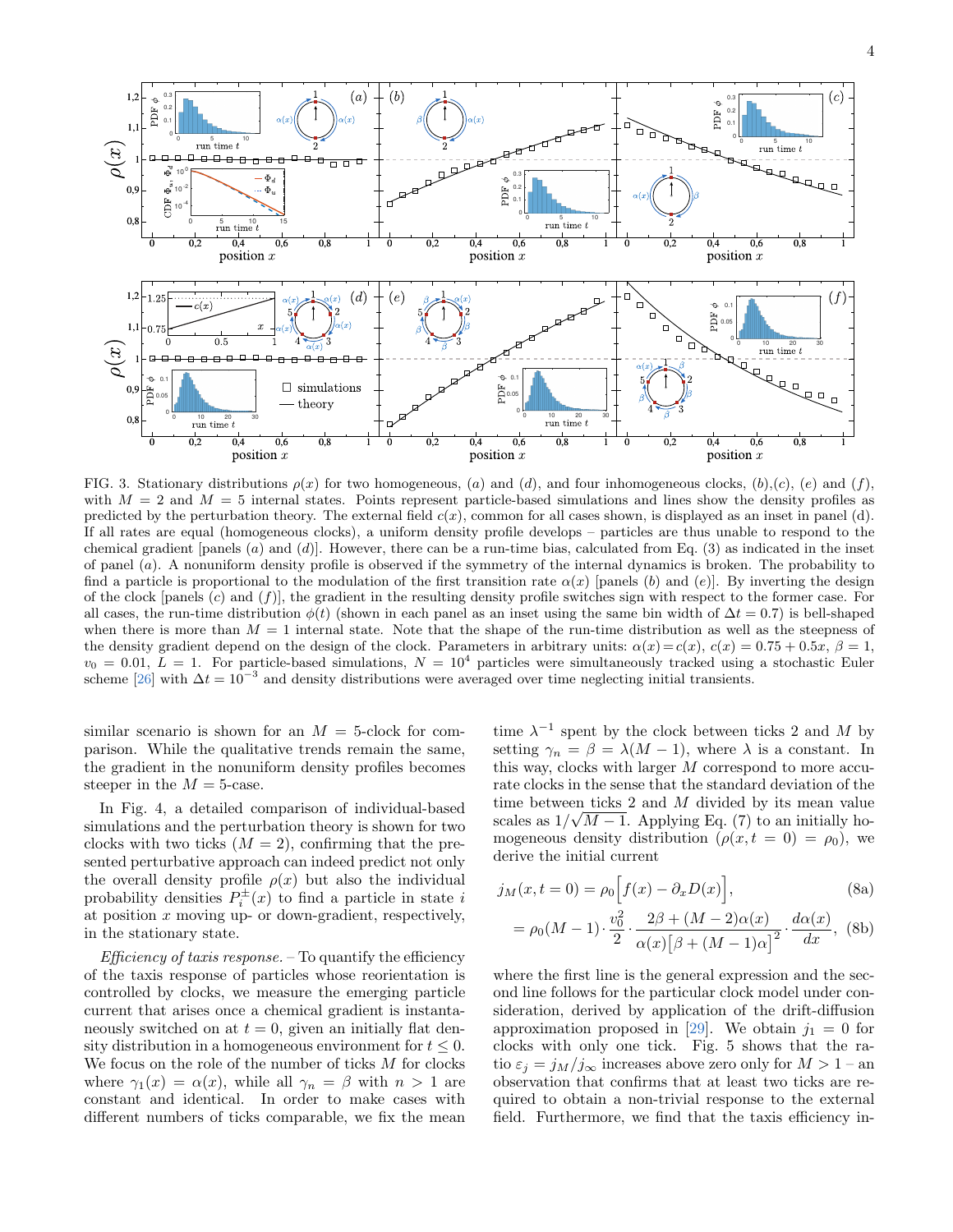

<span id="page-4-0"></span>FIG. 4. Comparison of the prediction of the perturbation theory and individual-based simulations at the level of the probabilities  $P_i(x) = P_i^+(x) + P_i^-(x)$  to find a particle in state  $i$  at position  $x$  in the stationary state for the clock motifs shown in Fig. [3b](#page-3-0),c. The insets indicate the splitting of these probabilities into up- and down-gradient motion, i.e. the probability densities  $P_i^{\pm}$ . Lines correspond to predictions of the perturbation theory, points show individual-based simulations. Parameters are identical to Fig. [3.](#page-3-0)

creases with the clock accuracy, saturating for large values of M. Note that the asymmetry of initial density currents is compensated by a nonuniform density distribution of particles in the steady state.

Concluding remarks. – We studied the ability of active particles to perform taxis controlled by internal clocks. Our results reveal that clock designs with homogeneous transition rates  $\gamma_n(x)$ , i.e.,  $\gamma_n(x) = f[c(x)]$  for all n with an arbitrary function  $f[c]$ , cannot generate a taxis response. It is important to realize that – despite the absence of a taxis response – the frequency of reversals may depend on the particle position, increasing or decreasing up-gradient depending on the clock design. We have shown that the clock has to fulfill the following requirements in order to generate a taxis response:  $(i)$  a number of ticks  $M \geq 2$ , *(ii)* at least one transition rate must depend on the external field, i.e., depends on  $x$ , and  $(iii)$ inhomogeneous transition rates, i.e., some or all transition rates should be pairwise distinct. Regarding the efficiency of the taxis response, we found that it increases with  $M$ , i.e. with the clock accuracy, though saturating for large values of M.

We stress that the obtained taxis responses are not due to the fact that we focused on velocity-reversing particles.

All results hold true if we replace velocity reversals by tumbling events: if – instead of reversing with probability one – the particle reverses its direction of motion with probability p and keeps it otherwise, all results reported here hold qualitatively true (cf. SM). By putting velocity reversals and tumbling events on an equal footing, it becomes evident that the crucial difference between the chemotactic mechanism of run-and-tumble bacteria, such as E. coli, and the one proposed here is the fundamentally distinct dynamics of the motility-control mechanisms, and not the type of turning maneuver (a tumble or a reversal) which is activated by the control mechanism. The two most compelling differences between these two mechanisms can be summarized as follows:

(a) In a uniform external field, i.e. in the absence of a gradient, run-and-tumble bacteria display an exponential distribution of run-times, and thus the temporal sequence of tumbling events is well-characterized by a single rate. In the here-proposed model, which is phenomenologically consistent with observations of run-and-reverse bacteria such as *P. putida*, the distribution of run-times is never exponential for  $M > 1$ , but  $\gamma$ -shaped, cf. Fig. [1.](#page-1-0) This implies that the temporal sequence of reversals (or tumble events) cannot be parametrized by just a single rate, an observation indicating that the dynamics that controls the triggering of such events is more complex than a simple Poisson process [\[18,](#page-5-15) [20\]](#page-5-17); we show that it may well be represented by a clock model.

(b) The canonical chemotaxis strategy of run-andtumble bacteria relies on a memory: when experiencing a temporal increase in chemoattractant concentration, they decrease their tumble frequency. In the proposed clock-controlled taxis mechanism, in contrast to the classical chemotaxis picture, biased up-gradient motion can occur even when the tumbling frequency increases as the



<span id="page-4-1"></span>FIG. 5. Taxis efficiency, characterized by the relative current  $\varepsilon_j = j_M/j_\infty$ , see text and Eq. [\(8\)](#page-3-1), as a function of the number of ticks M, which measures the accuracy of the clock. The mean frequency  $\lambda$  for the occurrence of the last  $M-1$  ticks was fixed to be independent of M by choosing  $\beta = (M-1)\lambda$ . The efficiency of sensing an external field increases with the accuracy of the clock. There is no chemotactic response for  $M = 1$ . Parameters in arbitrary units (cf. Fig. [3\)](#page-3-0): position of the current measurement  $\bar{x} = 0.5$ ,  $\alpha(x)$  is a linear function with  $\alpha(x) = 0.75 + 0.5x$ ,  $\lambda = 1$ ,  $v_0 = 0.01$ ,  $L = 1$ .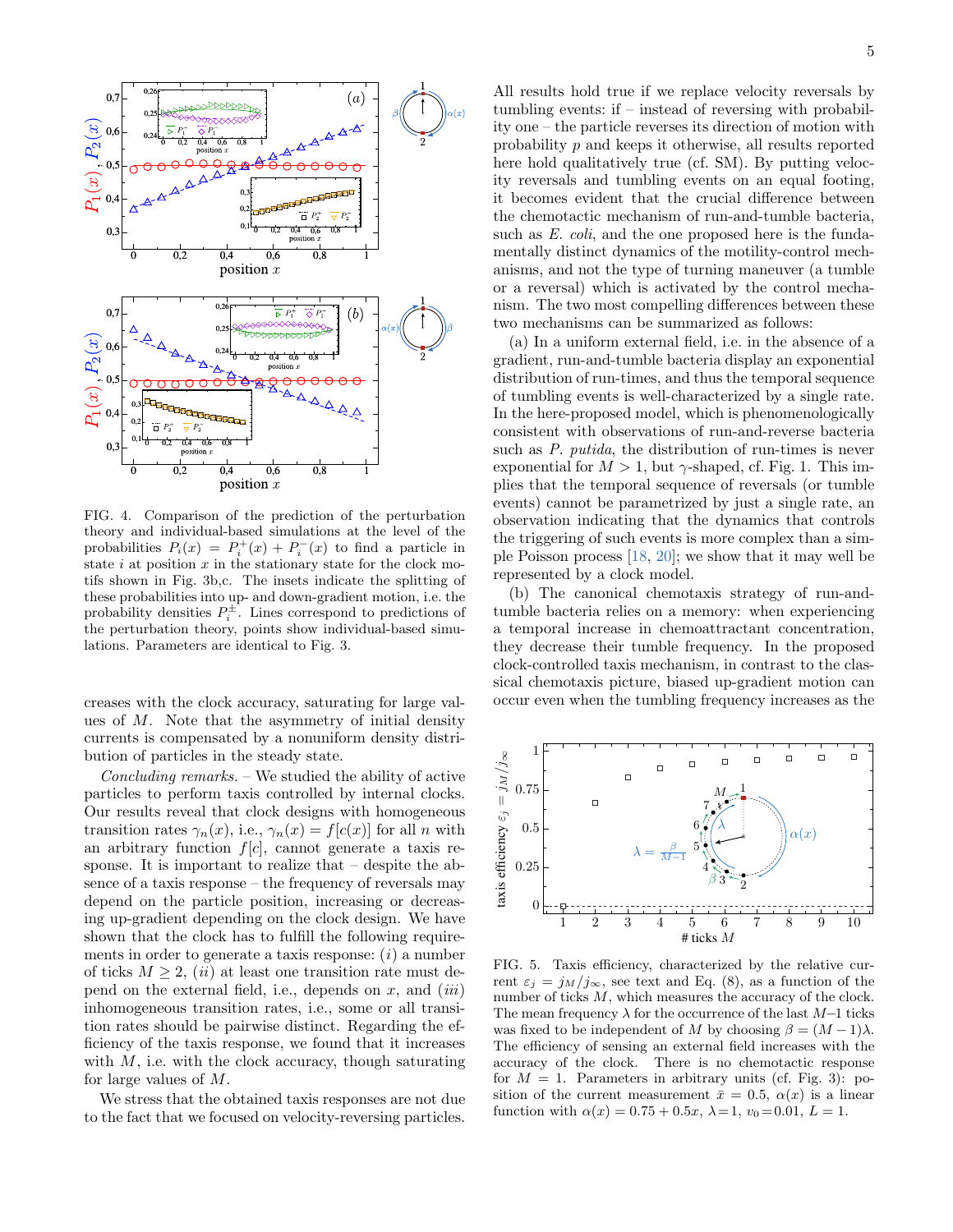bacterium moves up-gradient. Moreover, depending on the clock design, we have observed  $(i)$  absence of taxis,  $(ii)$  up-gradient motion or  $(iii)$  down-gradient motion, even though the tumbling frequency was increasing with increasing concentration in all three cases, as illustrated in Fig. [3.](#page-3-0) This highlights the relevance of the clock architecture and indicates that the taxis direction is not dictated by the concentration dependency of the tumbling frequency, but rather by the clock design. In other words, we conclude from our results that it is generally not sufficient to measure the run-time bias only in order to infer the chemotaxis strategy of a microogranism but the measurement of the stationary concentration profile in a chemical gradient provides necessary, complementary information. We recall in this context that homogeneous clocks, where all transition rates are equal, imply a run-time bias at the single-particle level but will not yield a nonuniform concentration profile, i.e. particles will not accumulate at concentration maxima nor minima. Note also that the measurement of these profiles is experimentally managable, e.g. via microfluidic maze structures as reported recently [\[30\]](#page-6-4).

Altogether, the proposed clock-controlled taxis mechanism is a powerful conceptual toolbox that allows us to engineer a large variety of taxis responses, which may also play a key role in the design of simple robots [\[31\]](#page-6-5) or for controlled assembly of active colloids [\[32,](#page-6-6) [33\]](#page-6-7). While the proposed phenomenological model is qualitatively consistent with experimental observations of P. putida, it is im-

- <span id="page-5-0"></span>[1] H. C. Berg and D. A. Brown, Nature 239[, 500 \(1972\).](https://doi.org/10.1038/239500a0)
- <span id="page-5-1"></span>[2] H. C. Berg, E. coli in Motion (Springer Science & Business Media, 2008).
- <span id="page-5-2"></span>[3] E. Korobkova, T. Emone, J. M. Vilar, T. S. Shimizu, and P. Cluzel, Nature 428[, 574 \(2004\).](https://doi.org/10.1038/nature02404)
- <span id="page-5-3"></span>[4] Y. Tu and G. Grinstein, [Phys. Rev. Lett.](https://doi.org/10.1103/PhysRevLett.94.208101) 94, 208101 [\(2005\).](https://doi.org/10.1103/PhysRevLett.94.208101)
- <span id="page-5-4"></span>[5] M. J. Tindall, E. A. Gaffney, P. K. Maini, and J. P. Armitage, [WIREs Syst. Biol. Med.](https://doi.org/10.1002/wsbm.1168) 4, 247 (2012).
- <span id="page-5-5"></span>[6] A. Celani and M. Vergassola, [Proc. Natl. Acad. Sci. USA](https://doi.org/10.1073/pnas.0909673107) 107[, 1391 \(2010\).](https://doi.org/10.1073/pnas.0909673107)
- [7] M. J. Schnitzer, Phys. Rev. E 48[, 2553 \(1993\).](http://link.aps.org/doi/10.1103/PhysRevE.48.2553)
- [8] M. Cates, [Rep. Prog. Phys.](http://stacks.iop.org/0034-4885/75/i=4/a=042601) 75, 042601 (2012).
- <span id="page-5-6"></span>[9] M. Flores, T. S. Shimizu, P. R. ten Wolde, and F. Tostevin, [Phys. Rev. Lett.](https://doi.org/10.1103/PhysRevLett.109.148101) 109, 148101 (2012).
- <span id="page-5-7"></span>[10] M. Hintsche, V. Waljor, R. Großmann, M. J. Kühn, K. M. Thormann, F. Peruani, and C. Beta, [Sci. Rep.](https://doi.org/10.1038/s41598-017-16428-9) 7[, 16771 \(2017\).](https://doi.org/10.1038/s41598-017-16428-9)
- <span id="page-5-8"></span>[11] Z. Alirezaeizanjani, R. Großmann, V. Pfeifer, M. Hintsche, and C. Beta, Sci. Adv. 6[, eaaz6153](https://doi.org/10.1126/sciadv.aaz6153) [\(2020\).](https://doi.org/10.1126/sciadv.aaz6153)
- <span id="page-5-9"></span>[12] M. Theves, J. Taktikos, V. Zaburdaev, H. Stark, and C. Beta, Biophys. J. 105[, 1915 \(2013\).](https://doi.org/10.1016/j.bpj.2013.08.047)
- <span id="page-5-10"></span>[13] M. Theves, J. Taktikos, V. Zaburdaev, H. Stark, and C. Beta, [Europhys. Lett.](https://doi.org/10.1209/0295-5075/109/28007) 109, 28007 (2015).
- <span id="page-5-11"></span>[14] Recent experiments with P. putida indicate that the nature of the run-time distribution, i.e. an exponential vs. a non-exponential shape, is strongly influenced by the

portant to stress that we currently have no further mechanistic evidence that P. putida or other bacteria operate by such a clock. We insist on the phenomenological nature of the proposed clock model for sensing a signal, its internalization and processing, presumably involving cascades of biochemical events depicted by stochastic checkpoints. Identifying the intracellular mechanisms regulating the chemotactic responses of P. putida as well as other bacteria is a long-term experimental challenge beyond the scope of our current work. We thus hope that this study will open the door to a new series of experimental and theoretical works that advance our understanding of the directional navigation of bacteria.

### ACKNOWLEDGMENTS

L.G.N., R.G. and F.P. acknowledge financial support from Agence Nationale de la Recherche via Grant No. ANR-15-CE30-0002-01. L.G.N. was additionally supported by CONACYT PhD scholarship 383881 and R.G. by the People Programme (Marie Curie Actions) of the European Union's Seventh Framework Programme (FP7/2007-2013) under REA grant agreement n. PCOFUND-GA-2013-609102, through the PRESTIGE programme coodinated by Campus France. M.H. and C.B. thank the research training group GRK 1558 funded by Deutsche Forschungsgemeinschaft for financial support.

growth conditions of the bacteria: the data presented here are obtained from bacteria, which are grown on benzoate as a carbon source, whereas in [\[11\]](#page-5-8), cells cultured in Tryptone Broth (TB) and imaged in casamino acid gradients showed an exponential run-time distribution.

- <span id="page-5-12"></span>[15] Y. Wu, A. D. Kaiser, Y. Jiang, and M. S. Alber, [Proc.](https://doi.org/10.1073/pnas.0811662106) [Natl. Acad. Sci. USA](https://doi.org/10.1073/pnas.0811662106) 106, 1222 (2009).
- <span id="page-5-13"></span>[16] A. Be'er, S. K. Strain, R. A. Hernández, E. Ben-Jacob, and E.-L. Florin, J. Bacteriol. 195[, 2709 \(2013\).](https://doi.org/10.1128/JB.00080-13)
- <span id="page-5-14"></span>[17] L. Xie, T. Altindal, S. Chattopadhyay, and X.-L. Wu, [Proc. Natl. Acad. Sci. USA](https://doi.org/10.1073/pnas.1011953108) 108, 2246 (2011).
- <span id="page-5-15"></span>[18] E. A. Korobkova, T. Emonet, H. Park, and P. Cluzel, [Phys. Rev. Lett.](https://doi.org/10.1103/PhysRevLett.96.058105) 96, 058105 (2006).
- <span id="page-5-16"></span>[19] E. P. Ipiña, S. Otte, R. Pontier-Bres, D. Czerucka, and F. Peruani, Nat. Phys. 15[, 610 \(2019\).](https://doi.org/10.1038/s41567-019-0460-5)
- <span id="page-5-17"></span>[20] F. Wang, H. Shi, R. He, R. Wang, R. Zhang, and J. Yuan, Nat. Phys. 13[, 710 \(2017\).](https://doi.org/10.1038/nphys4081)
- <span id="page-5-18"></span>[21] J. Sambrook and D. Russell, Molecular Cloning: A Laboratory Manual (Cold Spring Harbor: Cold Spring Harbor Laboratory Press, 2001).
- [22] C. S. Harwood, R. E. Parales, and M. Dispensa, [Appl.](http://aem.asm.org/content/56/5/1501) [Environ. Microb.](http://aem.asm.org/content/56/5/1501) 56, 1501 (1990).
- [23] C. S. Harwood, M. Rivelli, and L. N. Ornston, [J. Bacte](https://jb.asm.org/content/160/2/622)riol. 160[, 622 \(1984\).](https://jb.asm.org/content/160/2/622)
- <span id="page-5-19"></span>[24] O. Pohl, M. Hintsche, Z. Alirezaeizanjani, M. Seyrich, C. Beta, and H. Stark, [PLoS Comput. Biol.](https://doi.org/10.1371/journal.pcbi.1005329) 13, e1005329 [\(2017\).](https://doi.org/10.1371/journal.pcbi.1005329)
- <span id="page-5-20"></span>[25] R. Großmann, F. Peruani, and M. Bär, [New J. Phys.](http://stacks.iop.org/1367-2630/18/i=4/a=043009) 18,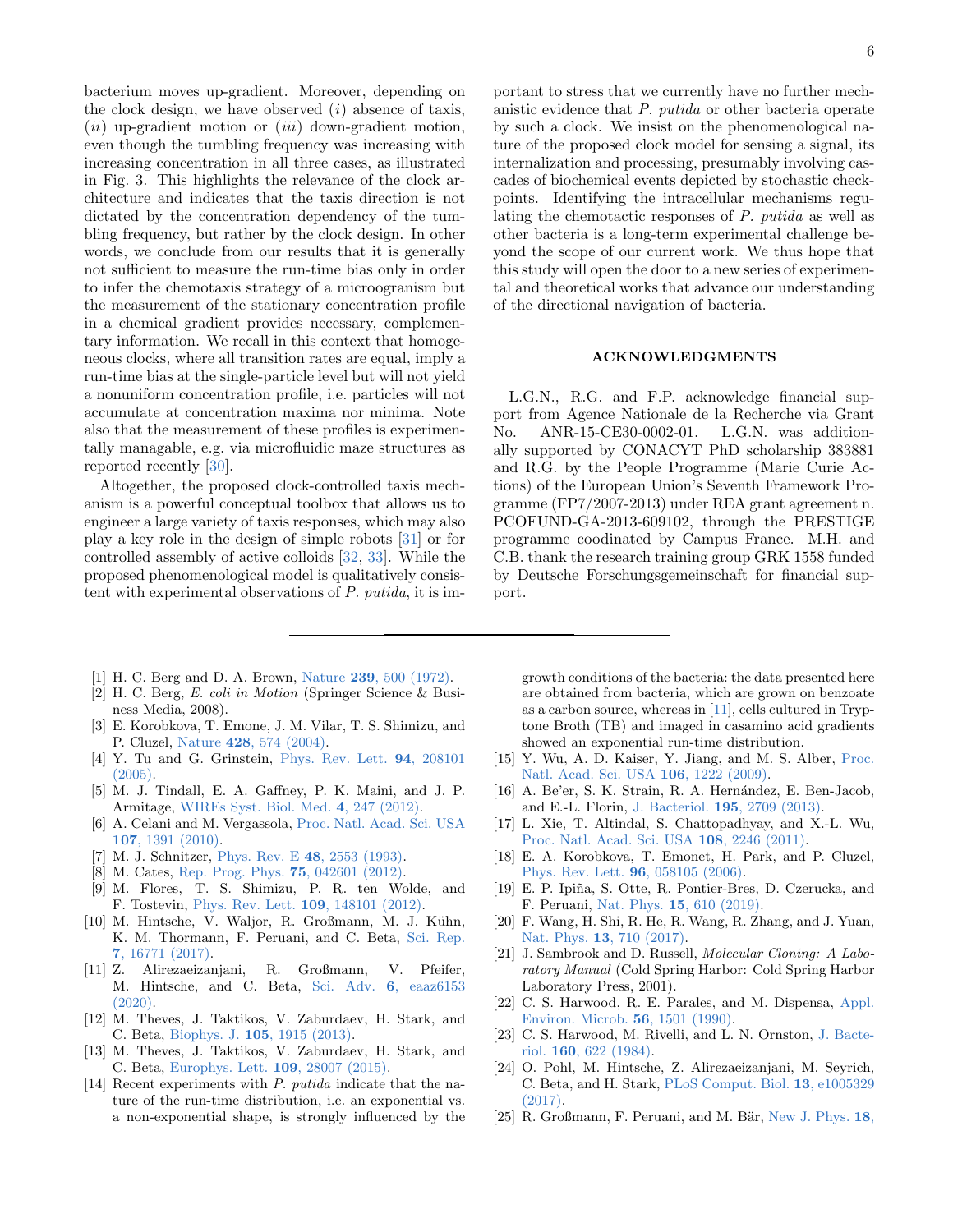[043009 \(2016\).](http://stacks.iop.org/1367-2630/18/i=4/a=043009)

- <span id="page-6-0"></span>[26] C. Gardiner, Stochastic Methods: A Handbook for the Natural and Social Sciences, Springer Series in Synergetics (Springer, 2010).
- <span id="page-6-1"></span>[27] H. Risken, The Fokker-Planck Equation: Methods of Solution and Applications (Springer Verlag, 1996).
- <span id="page-6-2"></span>[28] N. Van Kampen, Stochastic Processes in Physics and Chemistry, North-Holland Personal Library (Elsevier Science, 2011).
- <span id="page-6-3"></span>[29] L. G. Nava, R. Großmann, and F. Peruani, [Phys. Rev. E](https://doi.org/10.1103/PhysRevE.97.042604)

97[, 042604 \(2018\).](https://doi.org/10.1103/PhysRevE.97.042604)

- <span id="page-6-4"></span>[30] M. M. Salek, F. Carrara, V. Fernandez, J. S. Guasto, and R. Stocker, [Nat. Commun.](https://doi.org/10.1038/s41467-019-09521-2) 10, 1877 (2019).
- <span id="page-6-5"></span>[31] M. Mijalkov, A. McDaniel, J. Wehr, and G. Volpe, [Phys.](https://doi.org/10.1103/PhysRevX.6.011008) Rev. X 6[, 011008 \(2016\).](https://doi.org/10.1103/PhysRevX.6.011008)
- <span id="page-6-6"></span>[32] T. Bäuerle, A. Fischer, T. Speck, and C. Bechinger, [Nat.](https://doi.org/10.1038/s41467-018-05675-7) Commun. 9[, 3232 \(2018\).](https://doi.org/10.1038/s41467-018-05675-7)
- <span id="page-6-7"></span>[33] H. Karani, G. E. Pradillo, and P. M. Vlahovska, [Phys.](https://doi.org/10.1103/PhysRevLett.123.208002) Rev. Lett. 123[, 208002 \(2019\).](https://doi.org/10.1103/PhysRevLett.123.208002)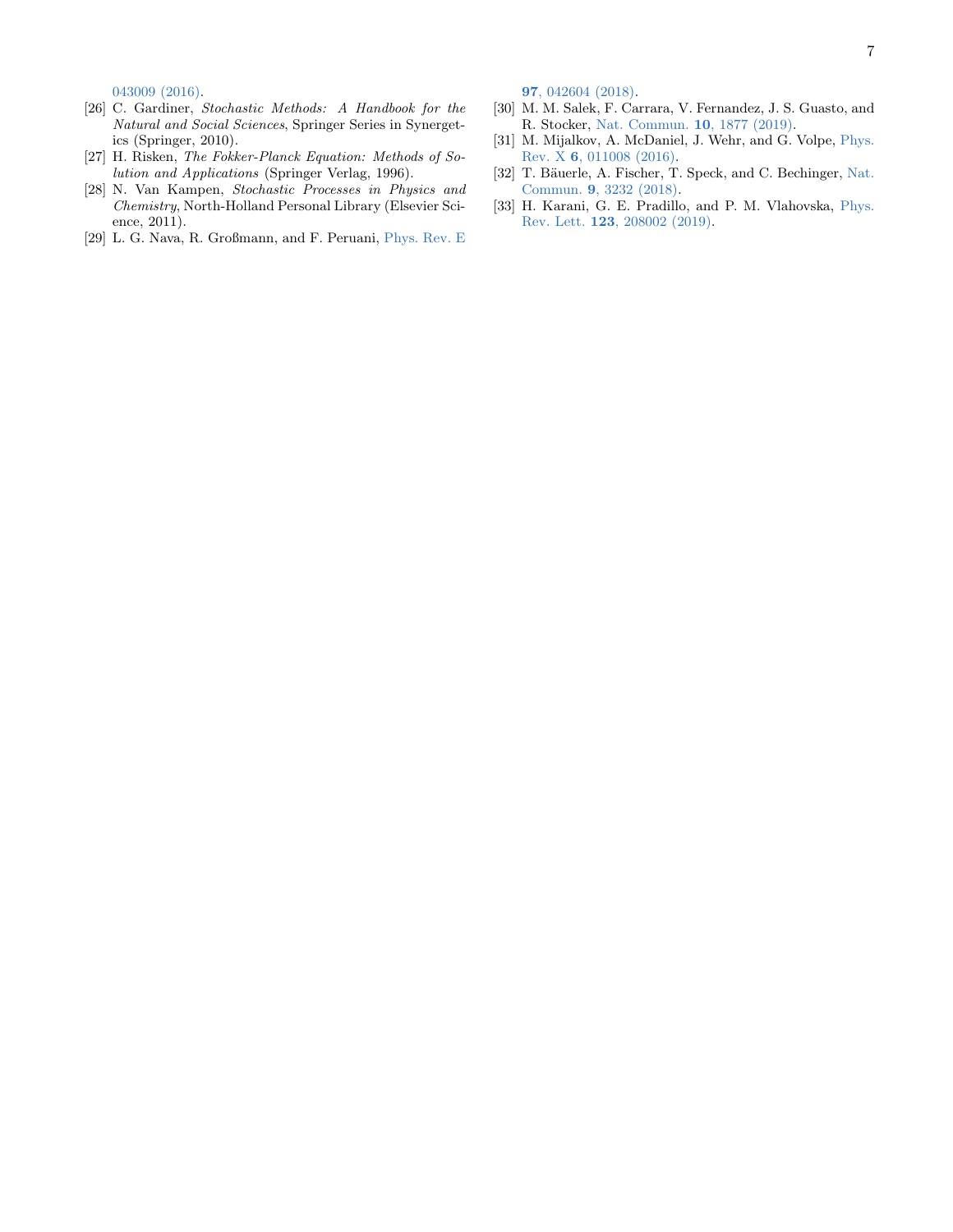## SUPPLEMENTAL MATERIAL

# A novel approach to chemotaxis: active particles guided by internal clocks

Luis Gómez Nava, Robert Großmann, Marius Hintsche, Carsten Beta, and Fernando Peruani

#### Appendix A: Experiments with P. putida

## 1. Cell culture

P. putida KT2440 was streaked on 1.5% agar (AppliChem, Germany) containing LB medium (AppliChem, Germany) and grown at  $30^{\circ}$ C. A single-colony isolate was used to inoculate 10 ml of M9 medium [1] supplemented with  $5 \text{ mM}$  sodium benzoate as a carbon source [2, 3]. The culture was grown for 36 h on a rotary shaker  $(300 \text{ min}^{-1},$  $30^{\circ}$ C) to stationary phase. It then was diluted 1:100 into 25 ml of fresh M9 medium and grown 12 h to an OD<sub>600</sub> of approximately 0.3 in exponential phase. Bacteria were washed three times by centrifugation at 1000g for 10 min and carefully resuspended in 10 ml motility buffer  $(1 \times 10^{-2} M)$  potassium phosphate,  $6.7 \times 10^{-2} M$  NaCl,  $1 \times 10^{-4} M$ EDTA and  $0.5\%$  w/v glucose; pH 7.0). Cells were diluted further to an OD<sub>600</sub> of 0.05 before filling them into the chemotaxis device.

#### 2. Microfluidics and imaging

We used a  $\mu$ -Slide Chemotaxis 3D (ibid., Martinsried, Germany) to generate stable linear gradients of benzoate. Filling was performed as detailed in [4] with concentrations in the source and sink reservoir of 0.5 mM and 5 mM sodium benzoate, respectively. Imaging was done using an IX71 inverted microscope with a 20× UPLFLN-PH objective (both Olympus, Germany) in phase contrast mode with an attached Orca Flash 4.0 CMOS camera (Hamamatsu Photonics, Japan). Video data was acquired for two minutes at 20 Hz, approximately one hour after filling the channel. The gradient linearity and stationarity was checked previously [4]. The viewport and focal plane were set in the center of the channels observation region, about 35 µm from top and bottom. Image processing and tracking was performed as previously described in [4].

#### 3. Filtering and smoothing

To filter out damaged, non-motile cells and those swimming on very wobbly trajectories, we discarded tracks based on a number of criteria. Tracks below a mean speed of  $5 \mu m s^{-1}$ , longer than 20s, above the 80th percentile of median curvature and with a total displacement below 5 µm are discarded. To further smooth these tracks, we applied a 3 point, second order Savitzky-Golay filter. Because tracks often begin or end with a reversal we cut of the first and last 0.5 s of each recorded track.

#### 4. Run-and-tumble recognition

Characterization of reversal events was performed with the algorithm of Theves *et al.* [5]. This algorithm determines reversals by evaluating local extrema in the speed and turn rate time series and counting a reversal for sufficiently deep peaks and troughs.

#### Appendix B: Active particles with clock-controlled tumbling in one and two dimensions

As indicated in the main text, the appearance of a stationary profile  $\rho(x)$  does not depend on the response triggered by the clock, i.e., whether this is a velocity reversal or a tumbling event. Here, we show first – using individual based simulations – that the same qualitative results, described in the main text, are recovered if reversals are replaced by tumbling events. We also explain how the model can be generalized to two dimensions and provide numerical evidence that indicates that the clock mechanism is also effective to produce a taxis response in two dimensions.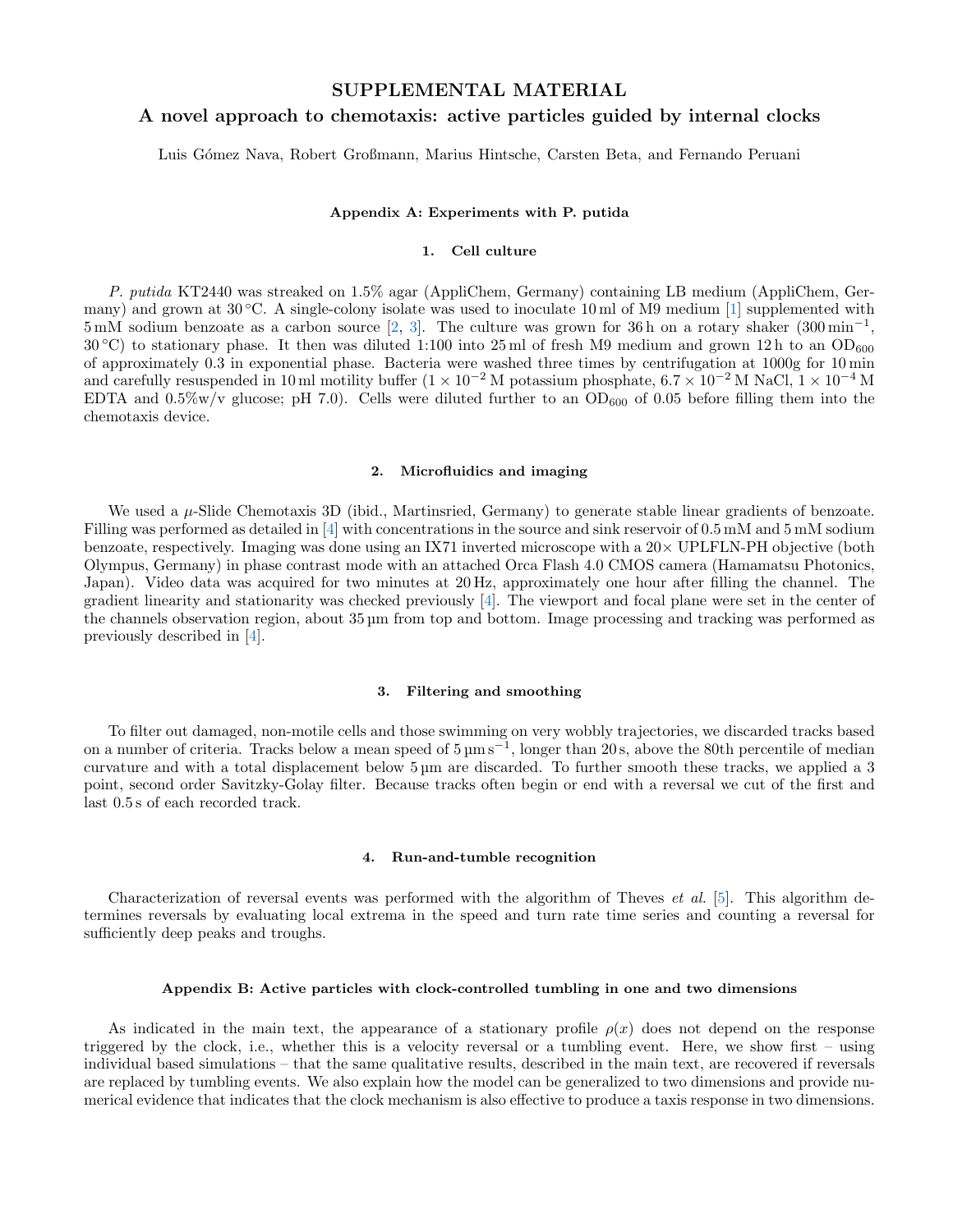

FIG. B.1. Numerical simulations of particles in a one-dimensional box with reflecting boundary conditions using a linear gradient as done in Fig. 3 in the main text, but with a tumbling mechanism instead of reversals: the probability to reverse is  $p = 1/2$ , and  $q = 1/2$  is the probability to keep the same direction after changing from tick M to tick 1. We use  $\alpha(x) = c(x)$ ,  $c(x) = x/L$ ,  $c_l = 0$ ,  $c_u = 1$ ,  $\beta = 1$ ,  $v_0 = 0.01$  and  $L = 1$ .

#### 1. Clock-controlled tumbling in one dimension

We implement tumbling in one dimension as follows: When a transition between tick  $M$  to 1 occurs, we flip the direction of motion of the particle with a probability of  $p = 1/2$  and we keep it as it is with the probability  $q = 1 - p$ . Fig. B.1 displays the stationary profiles obtained in simulations with this one-dimensional tumbling mechanism. The similarity with the reversal dynamics is evident (cf. Fig. 3 of the main text). The results show that nontrivial stationary profiles appear independently of the mechanism how the direction of motion changes (reversal vs. tumbling), thereby providing a proof of concept that clock-controlled tumbling allows for guided transport and chemotaxis.

#### 2. Clock-controlled tumbling in two dimensions

The appearance of the profile  $\rho(x)$  as a result of the symmetry breaking of the internal clock of particles is not particular for the one-dimensional model studied in the main text. To illustrate this fact, we implemented a two-dimensional version of our model using individual-based simulations.

A nontrivial profile also emerges in two dimensions whenever an inhomogeneous clock is used. In two-dimensions, the motility is modeled by the differential equation

$$
\dot{\mathbf{x}}(t) = v_0 \,\hat{\mathbf{e}}(t),\tag{B1}
$$

where  $\mathbf{x}(t)$  is the position of the particle,  $\hat{\mathbf{e}}(t) = (\cos \varphi(t), \sin \varphi(t))$  is a unit vector pointing in the direction of motion and  $v_0$  is a constant. The direction of motion  $\varphi(t)$  is changed each time the transition from clock tick M to 1 occurs. A new direction of motion  $\varphi$  is picked up at random from the uniform probability distribution  $p(\varphi) = 1/(2\pi)$  on the interval  $[0, 2\pi]$ .

The obtained results are shown in Fig. B.2 for the transition rate  $\alpha(x, y) = c(x, y) = x/L$ , and  $\beta = 1$ . As observed in the one-dimensional version of the model, the emergence of a taxis response also requires the use of an inhomogeneous clock in two dimensions.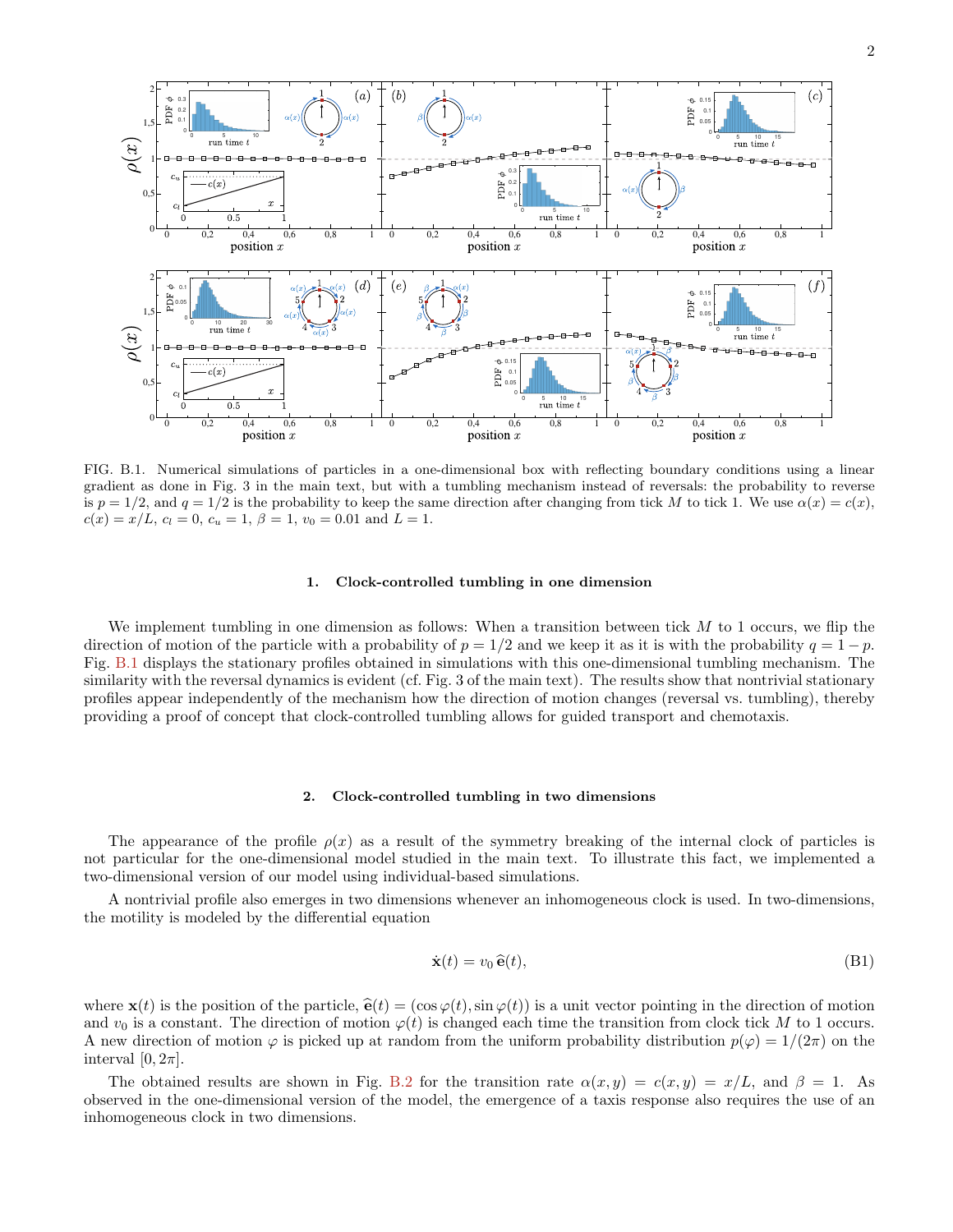

FIG. B.2. Stationary probability densities  $\rho(x, y)$  obtained from individual-based simulations using  $N = 10^4$  particles that move at constant speed  $v_0 = 0.01$  inside a box of dimensions  $L \times L$  (with  $L = 1$ ) with reflecting boundary conditions. The left panel displays the stationary profile  $\rho(x, y)$  that emerges for a  $M = 2$  clock with  $\gamma_1(x, y) = \gamma_2(x, y) = \alpha(x, y)$ . The right panel corresponds to an inhomogeneous  $M = 2$  clock with  $\gamma_1(x, y) = \alpha(x, y)$  and  $\gamma_2(x, y) = \beta$ , with  $\beta = 1$ . In both panels,  $\alpha(x, y) = c(x, y) = x/L$ . For each panel, the run-time distribution is plotted as an inset.

#### Appendix C: Perturbation theory

#### 1. Weakly modulated transition rates

In this section, we explain the mathematical details of the perturbation theory which can be used to approximate the stationary solution of the Master equation corresponding to the model under consideration. Analogous to the notation in the main text, we abbreviate the probabilistic dynamics as follows:

$$
\partial_t \mathbf{P}(x,t) = \mathcal{C} \cdot \partial_x \mathbf{P}(x,t) + \mathcal{L}(x) \cdot \mathbf{P}(x,t). \tag{C1}
$$

The components of the vector

$$
\mathbf{P}(x,t) = (P_1^+(x,t), P_1^-(x,t), P_2^+(x,t), P_2^-(x,t), \dots, P_M^+(x,t), P_M^-(x,t))^T
$$
(C2)

are the probability density functions to find a particle in position x at time t with an internal state n, where  $n \in \mathbb{Z}$  $\{1, 2, \ldots, M\}$ , moving from left to right (+) or, conversely, from right to left (−). The matrix C encodes the motility of particles and  $\mathcal{L}(x)$  denotes space-dependent transition rates constituting the clock dynamics. The former matrix  $\mathcal{C}$ is diagonal and its components read  $\mathcal{C}_{ij} = (-1)^j v_0 \delta_{ij}$ . The concrete form of  $\mathcal{L}(x)$  depends on the specific clock model under consideration. As an example, we specifically state these matrices for the clock model shown in Fig. 3b in the main text:

$$
\mathcal{C} = \begin{pmatrix} -v_0 & 0 & 0 & 0 \\ 0 & v_0 & 0 & 0 \\ 0 & 0 & -v_0 & 0 \\ 0 & 0 & 0 & v_0 \end{pmatrix}, \quad \mathcal{L}(x) = \begin{pmatrix} -\alpha(x) & 0 & 0 & \beta \\ 0 & -\alpha(x) & \beta & 0 \\ \alpha(x) & 0 & -\beta & 0 \\ 0 & \alpha(x) & 0 & -\beta \end{pmatrix}.
$$
 (C3)

The dynamics has to be supplemented by appropriate boundary conditions as well as the corresponding initial distribution of particles. Since we will derive the stationary solution only, the initial condition is of minor importance in this context. In this section, we will study periodic boundary conditions only, i.e., we consider all space-dependent functions to be periodic, where the linear system size L determines the period. We clarify in Appendix  $C_2$  that this approach can be directly applied to reflecting boundary conditions as well.

The central assumption of the perturbation theory is that the position dependence of the transition rates is weak. More precisely, we split the matrix  $\mathcal{L}(x)$  into a constant and a spatially dependent part according to

$$
\mathcal{L}(x) = \mathcal{L}_0 + \varepsilon \Delta(x) \mathcal{L}_S,\tag{C4}
$$

where the scalar function  $\Delta(x)$  encodes the spatial dependence of the rates, the constant matrix  $\mathcal{L}_S$  states which of the components are spatially modulated and  $\varepsilon$  is defined by the condition:

$$
0 = \int_{-L/2}^{+L/2} dx \,\Delta(x). \tag{C5}
$$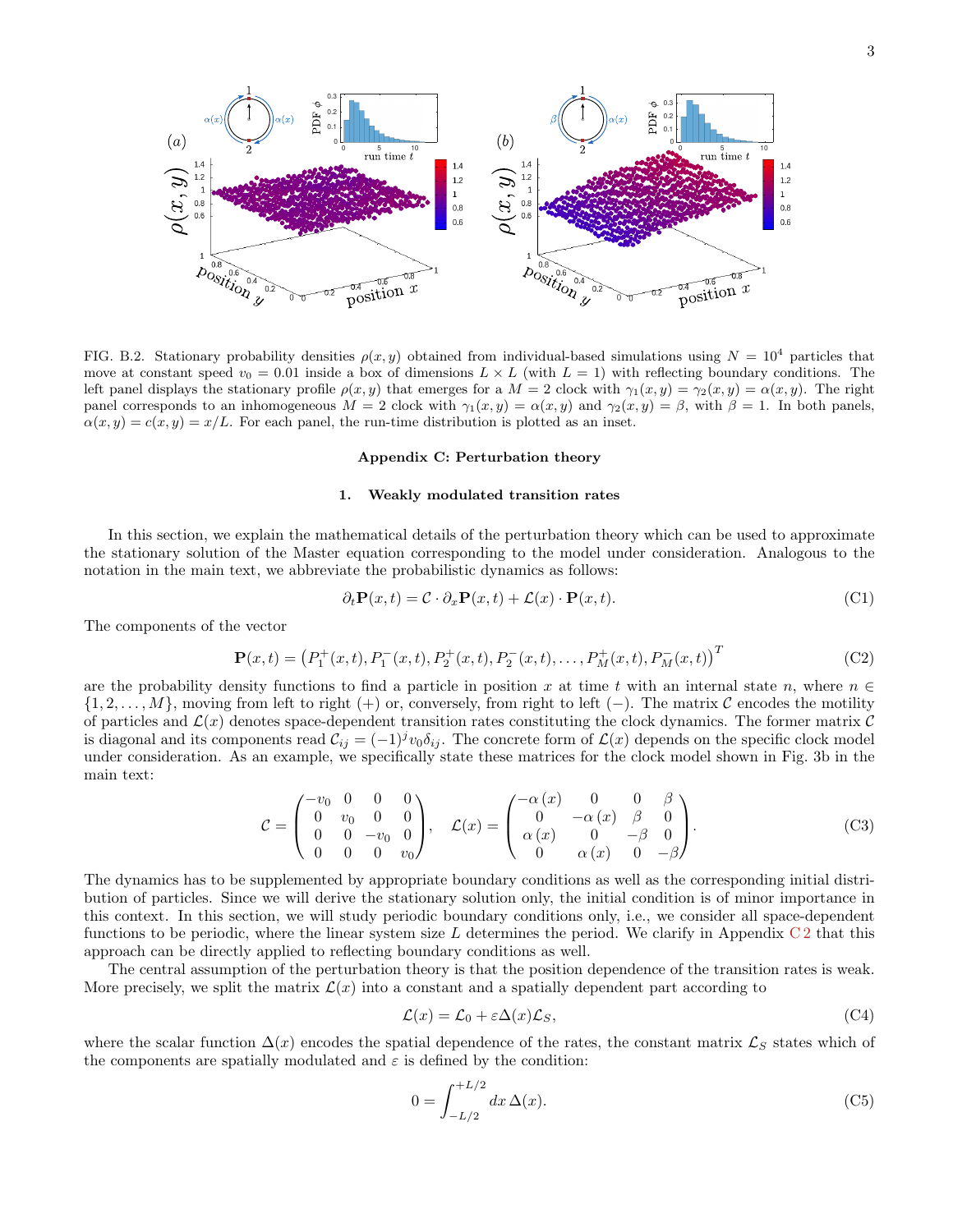$$
\mathcal{L}_0 = \begin{pmatrix} -\alpha_0 & 0 & 0 & \beta \\ 0 & -\alpha_0 & \beta & 0 \\ \alpha_0 & 0 & -\beta & 0 \\ 0 & \alpha_0 & 0 & -\beta \end{pmatrix}, \quad \mathcal{L}_S = \begin{pmatrix} -1 & 0 & 0 & 0 \\ 0 & -1 & 0 & 0 \\ 1 & 0 & 0 & 0 \\ 0 & 1 & 0 & 0 \end{pmatrix}.
$$
 (C6)

Henceforth, we consider  $\varepsilon$  to be small such that the solution of the Master equation can be expanded in a Taylor series in this expansion parameter. In short, we propose the ansatz

$$
\mathbf{P}(x,t) = \sum_{\mu=0}^{\infty} \mathbf{P}_{\mu}(x,t) \varepsilon^{\mu}.
$$
 (C7)

Inserting into Eq. (C1) yields the following conditional equations for  ${\bf P}_{\mu}(x,t)$ :

$$
\partial_t \mathbf{P}_{\mu}(x,t) = \mathcal{C} \cdot \partial_x \mathbf{P}_{\mu}(x,t) + \mathcal{L}_0 \cdot \mathbf{P}_{\mu}(x,t) + \Delta(x) \cdot \begin{cases} 0, & \mu = 0, \\ \mathcal{L}_S \cdot \mathbf{P}_{\mu-1}(x,t), & \mu \ge 1. \end{cases}
$$
(C8)

In the following, we sketch the derivation of the solution of these equations to the lowest, nontrivial order.

In the lowest order perturbation theory, all transition rates are constant and, hence, the stationary state  $P_0$  is spatially homogeneous. It is thus easily found from the condition  $\mathcal{L}_0 \cdot \mathbf{P}_0 = 0$  which allows us to determine  $\mathbf{P}_0$  up to a normalization constant that is given by the particle number conservation – the sum over all components of  $P_0$  must equal the uniform probability distribution function  $\rho_0 = 1/L$ .

The stationary solution of the first, nontrivial order is determined by the following differential equation:

$$
\left(-\mathcal{C}\frac{d}{dx} - \mathcal{L}_0\right) \cdot \mathbf{P}_1(x) = \Delta(x) \mathcal{L}_S \cdot \mathbf{P}_0.
$$
 (C9)

There is a mathematical subtlety since this equation does not possess a unique solution as the operator on the left hand side is not invertible. To see this, let  $\mathbf{P}_1(x) = \overline{\mathbf{P}}_1(x)$  be particular solution. Consequently, the function  $\mathbf{P}_1(x) =$  $\bar{\mathbf{P}}_1(x) + c \mathbf{P}_0$  is a solution as well for all real coefficients  $c \in \Re$ . This ambiguity is resolved by reconsidering the normalization condition as detailed below. First, we integrate Eq. (C9) over the entire system yielding

$$
\frac{1}{L} \int_{-L/2}^{+L/2} dx \left( -\mathcal{C} \frac{d}{dx} - \mathcal{L}_0 \right) \cdot \mathbf{P}_1(x) = -\mathcal{L}_0 \cdot \mathbf{p}_1 = 0,
$$
\n(C10)

where  $\mathbf{p}_{\mu} = L^{-1} \int_{-L/2}^{+L/2} dx \, \mathbf{P}_{\mu}(x)$  was introduced. Therefore, we obtain the intermediate result  $\mathbf{p}_1 \propto \mathbf{p}_0$ , since  $\mathcal{L}_0 \cdot \mathbf{P}_0 = 0$ and, thus,  $\mathcal{L}_0 \cdot \mathbf{p}_0 = 0$ . However, we have already normalized the lowest order solution  $\mathbf{p}_0$  correctly – the sum over all components of  $\mathbf{p}_0$  equals  $1/L$  – and, consequently, we conclude that  $\mathbf{p}_1$  must equal zero. In short, the first order correction  $P_1(x)$  has to be determined such that the integral over this function vanishes,

$$
0 = \int_{-L/2}^{+L/2} dx \, \mathbf{P}_1(x),\tag{C11}
$$

thereby ensuring the solvability of Eq. (C9) unambiguously. The explicit solution

$$
\mathbf{P}_1(x) = \frac{1}{L} \left[ \sum_{\substack{n = -\infty \\ n \neq 0}}^{\infty} \Delta_n e^{-iq_n x} \mathcal{G}(q_n) \right] \cdot \mathcal{L}_S \cdot \mathbf{P}_0 \tag{C12a}
$$

$$
= \frac{2}{L} \left\{ \sum_{n=1}^{\infty} \Re \left[ \mathcal{G}(q_n) \Delta_n \right] \cos(q_n x) + \Im \left[ \mathcal{G}(q_n) \Delta_n \right] \sin(q_n x) \right\} \cdot \mathcal{L}_S \cdot \mathbf{P}_0 \tag{C12b}
$$

is found by Fourier transformation of Eq.  $(C9)$  with respect to the spatial variable x. It is easily verified by inserting into this equation. In the expression above, we abbreviated the wavenumbers  $q_n = 2\pi n/L$  with  $n \in \mathbb{Z} \setminus \{0\}$ , the Fourier coefficients  $\Delta_n$  of the spatial modulation  $\Delta(x)$  defined by

$$
\Delta_n = \int_{-L/2}^{+L/2} dx \, e^{iq_n x} \Delta(x) \tag{C13}
$$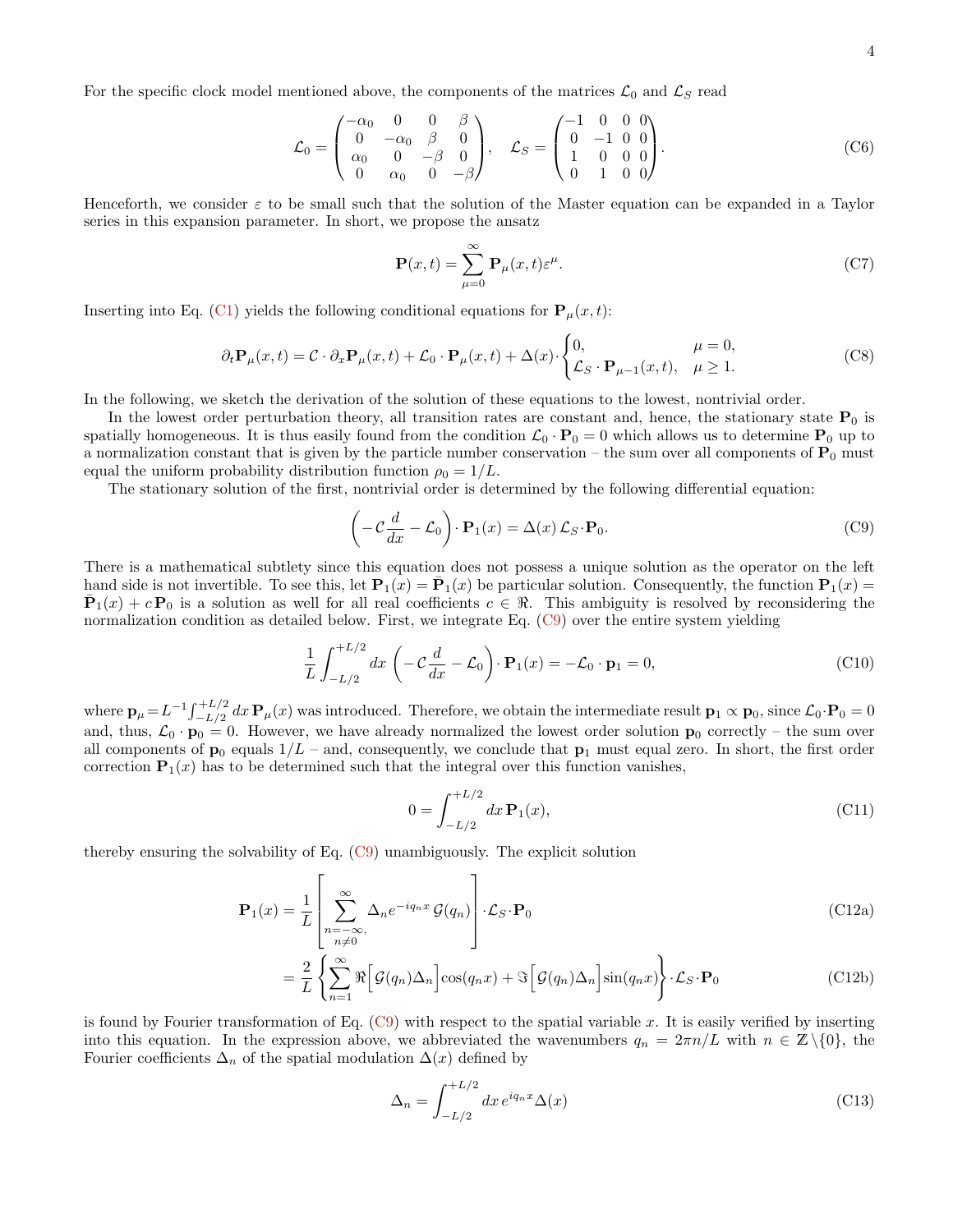

FIG. C.1. Illustration of the analogy of reflecting boundary conditions (left) and a corresponding system with periodic boundary conditions which has the double length with respect to the former. In the stationary state, the probability distribution  $P(x)$ on the interval  $x \in (0, \tilde{L})$  will be similar if  $\alpha_p(x)$  is constructed from  $\alpha_r(x)$  by mirror reflection, cf. Eq. (C15).

as well as the propagator  $\mathcal{G}(q) = (iq\mathcal{C} - \mathcal{L}_0)^{-1}$ , defined for  $q \neq 0$ .

In short, the condition  $\mathcal{L}_0 \cdot \mathbf{P}_0 = 0$  in combination with the expression for the first order, nontrivial correction  $P_1(x, t)$ , cf. Eq. (C12), determine the stationary solution to first order

$$
\mathbf{P}(x) = \mathbf{P}_0 + \varepsilon \mathbf{P}_1(x) + \mathcal{O}(\varepsilon^2),\tag{C14}
$$

which can be rewritten for a specific clock model by specification of  $\Delta(x)$  as well as the matrices  $\mathcal{L}_0$  as well as  $\mathcal{L}_S$  as explained in Appendix C 3.

## 2. Reflecting vs. periodic boundary conditions

So far, we considered a perturbation theory for stationary density profiles which is applicable to systems with periodic boundary conditions. However, one can utilize the expressions derived above also for systems with reflecting boundary conditions as discussed in the following, cf. Fig. C.1. For the sake of clarity, we consider a linear system [system size  $\tilde{L}$  and  $x \in (0,\tilde{L})$ ] where one of the transition rates, denoted by  $\alpha_r(x)$ , depends explicitly on space. Now the question is: what happens at the boundaries of the system? If a particle, moving from right to left, touches the boundary in  $x = 0$ , it will be reflected. In other words, a particle, which was moving into the direction of decreasing transition rates  $\alpha_r(x)$ , will move towards increasing transition rates after the reflection. Now, this situation may analogously be observed in a periodic system which is as twice as long  $[x \in (-\tilde{L}, \tilde{L})]$ , where the space dependent transition rate is replaced by

$$
\alpha_p(x) = \begin{cases} \alpha_r(+x), & x \ge 0, \\ \alpha_r(-x), & x < 0. \end{cases}
$$
\n(C15)

In the stationary state, the number of particles passing through the point  $x = 0$  from left to right is equal to the number of particles passing this point moving in the opposite direction due to the symmetry of the problem. Therefore, the particle flux in  $x = 0$  vanishes. This line of arguments holds similarly for the other boundary at  $x = \tilde{L}$ . Accordingly, the dynamics of the two systems, one with reflecting and the extended system with periodic boundary conditions, is completely equivalent on the interval  $x \in (0, L)$ . In short, we can map every system with reflecting boundary conditions onto an extended system with periodic boundary conditions and a space dependent transition rate  $\alpha_p(x)$ that is constructed by mirroring  $\alpha_r(x)$  as expressed by Eq. (C15).

#### 3. An example

To fix ideas, we study the particular solution for the clock model shown in Fig. 3b in the main text for a linear gradient as it is represented in Fig. C.1. The matrices  $\mathcal{L}_0$  and  $\mathcal{L}_S$  were already given explicitly in Appendix C 1. The lowest order solution, to be determined from  $\mathcal{L}_0 \cdot \mathbf{P}_0 = 0$ , reads

$$
\mathbf{P}_0 = \frac{1}{2\tilde{L}(\alpha_0 + \beta)} \begin{pmatrix} \beta \\ \beta \\ \alpha_0 \\ \alpha_0 \end{pmatrix} . \tag{C16}
$$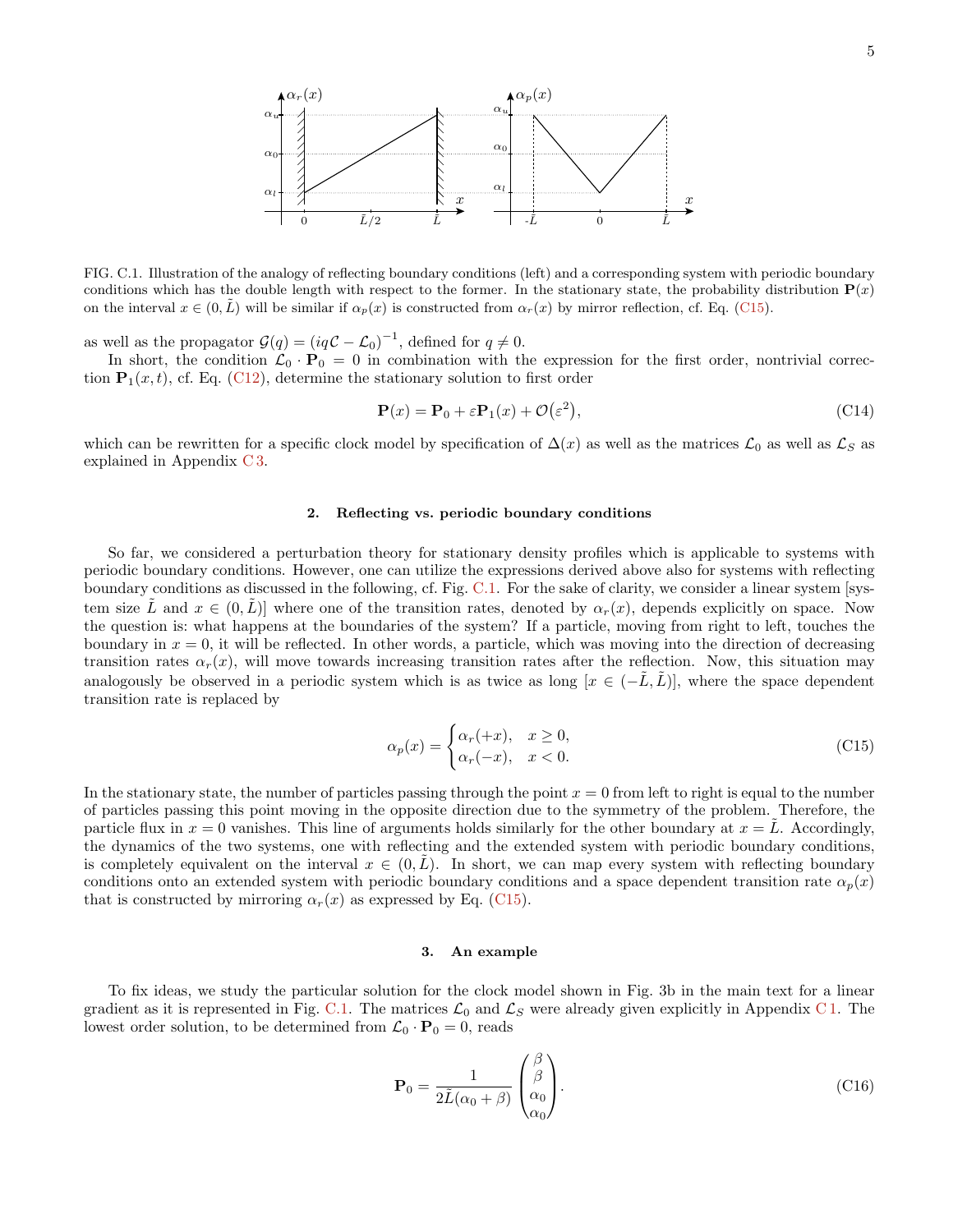

FIG. C.2. Stationary distributions for the same motifs presented in Fig. 3 of the main text with  $M = 2$ . Points represent particle-based simulations and lines show the density profiles as predicted by the perturbation theory. In the large panels, the stationary probability density  $P_n^{\pm}(x)$  to find a particle at position x with orientation  $s = \pm 1$  in the internal state n is plotted. Insets represent the stationary probability density  $\rho(x)$  obtained from the sum over all components  $P_n^{\pm}(x)$ . The external field  $c(x)$ , common for (a), (b) and (c), is shown as an inset in panel (a). Parameters in arbitrary units:  $\alpha(x) = \alpha_b(1 + c(x))$ ,  $\alpha_b = 9.5, c(x) = 0.1x/L, c_l = 0, c_u = 0.1, \beta = 10, v_0 = 1, M = 2, L = 1$ . For particle-based simulations,  $N = 10^4$  particles were simultaneously tracked using a stochastic Euler scheme with  $\Delta t = 10^{-3}$  and density distributions were averaged over time neglecting initial transients.

The parameter  $\alpha_0$  denotes the mean transition rate  $\alpha_0 = (\alpha_l + \alpha_r)/2$ , i.e.,  $\alpha_r(x) = \alpha_0 + \epsilon \Delta(x)$ . Further, we parametrize the spatial modulation  $\Delta(x)$  according to

$$
\Delta(x) = -1 + \frac{2x}{\tilde{L}}.\tag{C17}
$$

Now, we can make immediate use of the equations derived in Appendix C 1, however, care must be taken that the system size was reparametrized:  $L = L/2$ . Accordingly, the wavenumbers  $q_n$  are determined by  $q_n = 2\pi n/L = \pi n/L$ . To utilize Eq. (C12), we need to calculate the Fourier coefficients  $\Delta_n$  corresponding to the spatial modulation  $\Delta(x)$ , which read

$$
\Delta_n = \int_{-L/2}^{+L/2} dx \, e^{iq_n x} \Delta(x) = -\frac{2L}{n^2 \pi^2} \left[ 1 - (-1)^n \right] \tag{C18}
$$

for  $n \neq 0$  and  $\Delta_0 = 0$ , consistently with the condition (C5). Due to the symmetry  $\Delta(-x) = \Delta(x)$  of the spatial dependence of the transition rate, these Fourier coefficients are real numbers. What is left to be done is the calculation of the propagator  $G(q) = (iqC - \mathcal{L}_0)^{-1}$  – obtained from the inversion of a  $(4 \times 4)$ -matrix – and insertion of the result into Eq. (C12), which yields after some straightforward matrix algebra

$$
\mathbf{P}(x) = \frac{1}{L(\alpha_0 + \beta)} \cdot \left\{ \begin{pmatrix} \beta \\ \beta \\ \alpha_0 \\ \alpha_0 \end{pmatrix} + \varepsilon \cdot \frac{2}{L} \sum_{n=1}^{\infty} \frac{\beta \Delta_n}{\alpha_0^2 + \beta^2 + (q_n v_0)^2} \left[ \cos(q_n x) \begin{pmatrix} \beta - \alpha_0 \\ \beta - \alpha_0 \\ \beta + \alpha_0 \\ \beta + \alpha_0 \end{pmatrix} + q_n v_0 \sin(q_n x) \begin{pmatrix} -1 \\ +1 \\ +1 \\ -1 \end{pmatrix} \right] \right\} + \mathcal{O}(\varepsilon^2). \tag{C19}
$$

Alternatively, one may rewrite the stationary probability density to first order in perturbation theory by insertion of the Fourier modes  $\Delta_n$  as well as the original system size L:

$$
\mathbf{P}(x) \simeq \frac{1}{2\tilde{L}(\alpha_0+\beta)} \cdot \left\{ \begin{pmatrix} \beta \\ \beta \\ \alpha_0 \\ \alpha_0 \end{pmatrix} - \varepsilon \cdot \frac{8}{\pi^2} \sum_{n=0}^{\infty} \frac{\beta/(2n+1)^2}{\alpha_0^2 + \beta^2 + (q_{2n+1}v_0)^2} \left[ \cos(q_{2n+1}x) \begin{pmatrix} \beta-\alpha_0 \\ \beta-\alpha_0 \\ \beta+\alpha_0 \\ \beta+\alpha_0 \end{pmatrix} + q_{2n+1}v_0 \sin(q_{2n+1}x) \begin{pmatrix} -1 \\ +1 \\ +1 \\ -1 \end{pmatrix} \right] \right\}.
$$
\n(C20)

The stationary probability distribution for the position of a particle, irrespective of its internal state, is eventually given by the sum over all components of the vector  $P(x)$ . The perturbation theory results are compared to individual